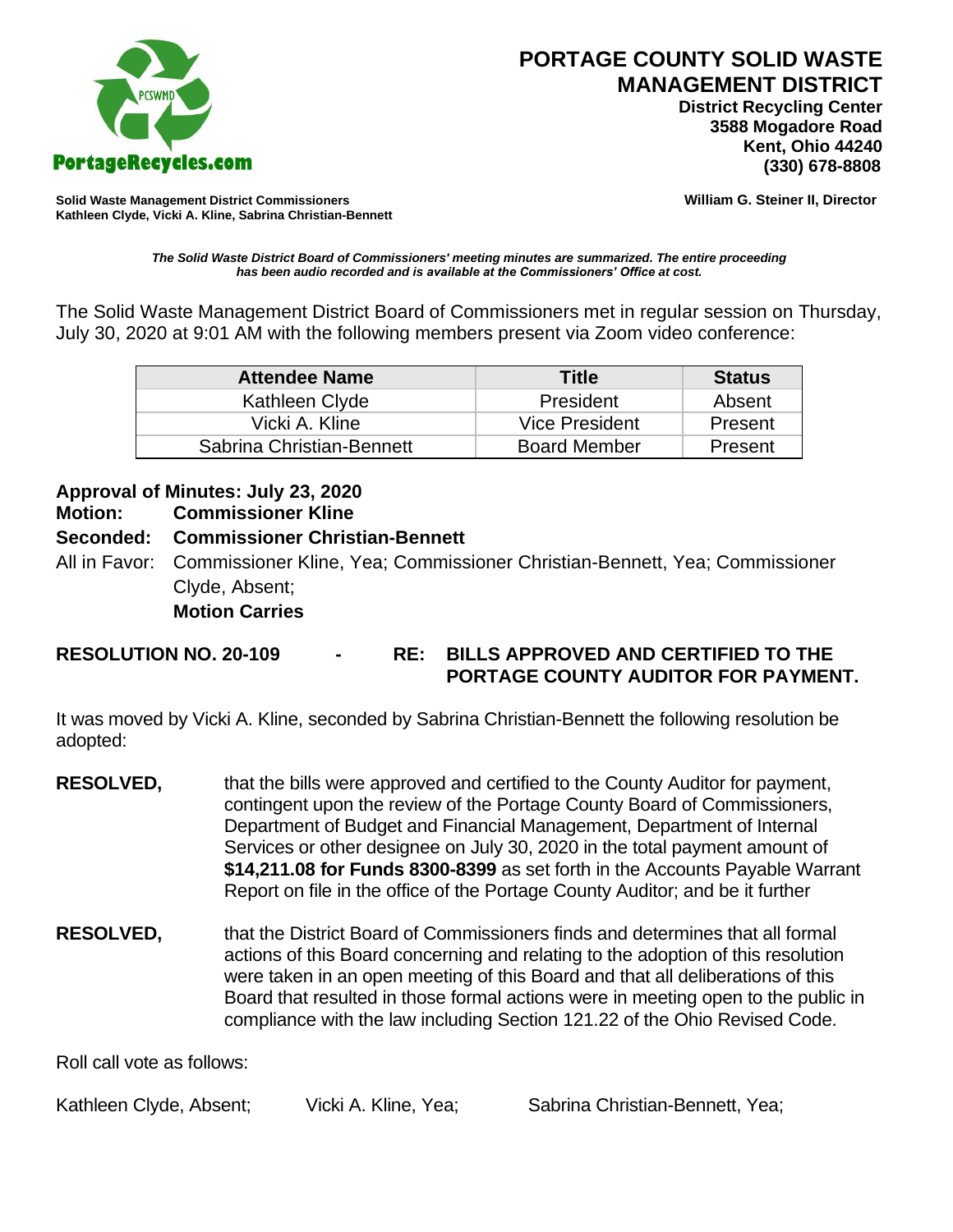### **RESOLUTION NO. 20-110 - RE: APPROVAL OF JOURNAL VOUCHERS/ENTRIES.**

It was moved by Vicki A. Kline, seconded by Sabrina Christian-Bennett that the following Resolution be adopted:

- **WHEREAS,** the Ohio Revised Code requires that warrants be approved by the District Board of Commissioners for the Portage County Solid Waste Management District prior to their issuance, and
- **WHEREAS,** there are other similar financial transactions defined as journal vouchers/entries that are dissimilar in that they are used to pay for charges for services from one county department and/or fund to another department and/or fund and thus are processed in lieu of issuing a warrant, and
- **WHEREAS,** the Journal Vouchers/Entries are recommended by the County Auditor's Office for review and approval by the Board of Commissioners; now therefore be it
- **RESOLVED,** that the District Board of Commissioners approves the following Journal Vouchers/Entries, as presented by the County Auditor's Office:

| 07/30/20 | 864 | \$69.00    |
|----------|-----|------------|
| 07/30/20 | 865 | 432.40     |
| 07/30/20 | 869 | 473.82     |
| 07/30/20 | 963 | 2,757.96   |
| 07/30/20 | 964 | 1,504.55   |
| Total    |     | \$5,237.73 |

;and be it further

**RESOLVED,** that the District Board of Commissioners finds and determines that all formal actions of this Board concerning and relating to the adoption of this resolution were taken in an open meeting of this Board and that all deliberations of this Board that resulted in those formal actions were in meeting open to the public in compliance with the law including Section 121.22 of the Ohio Revised Code.

Roll call vote as follows:

Kathleen Clyde, Absent; Vicki A. Kline, Yea; Sabrina Christian-Bennett, Yea;

# **RESOLUTION NO. 20-111**

This resolution was omitted. No Then & Now submitted. This is for numbering purposes only.